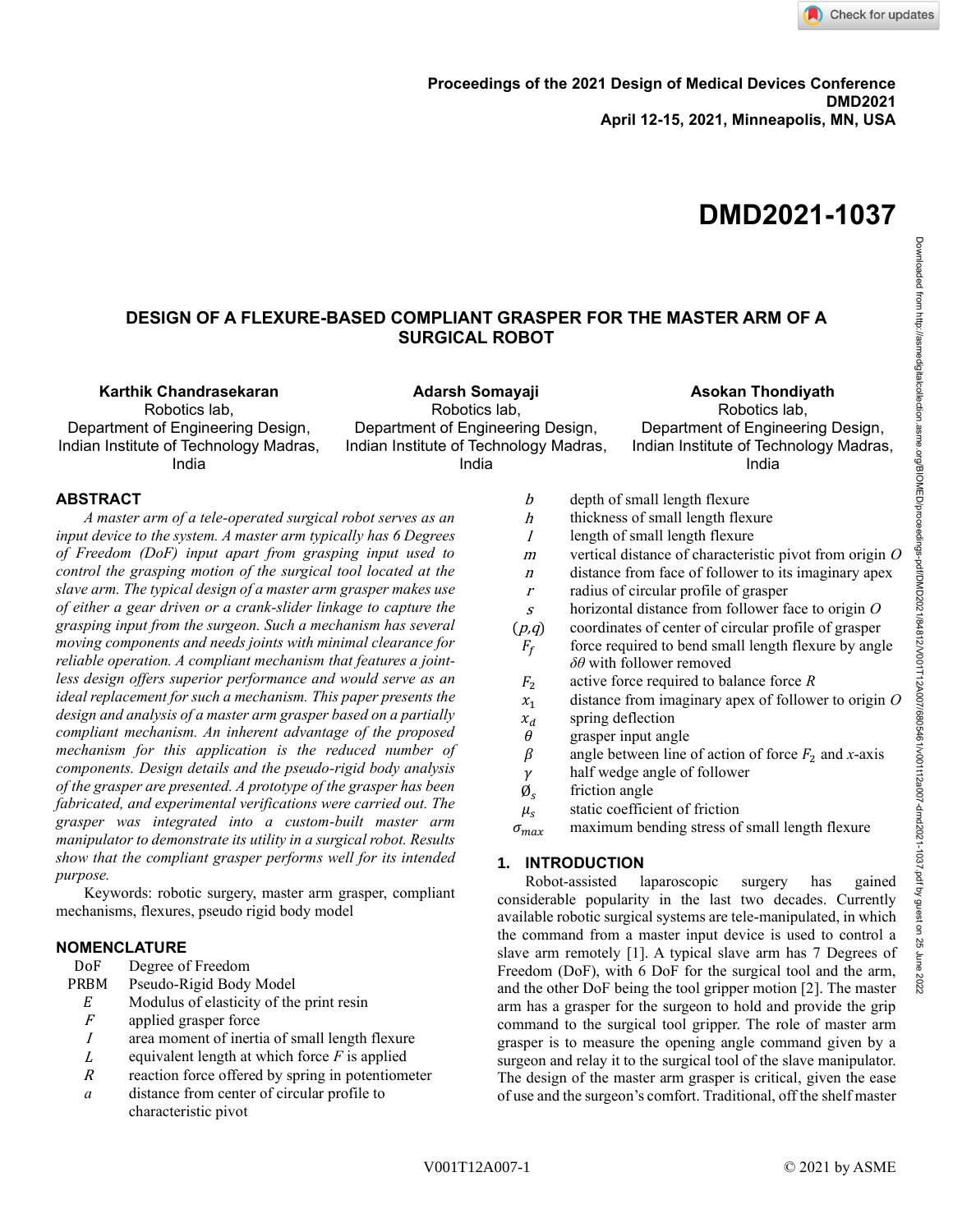arms like Phantom® Premium<sup>™</sup> [3] allow the only measurement of open/close command with a push button. The commercially available da Vinci® surgical system uses a four-bar crank-slider mechanism for its master arm grasper. The crank of the four-bar mechanism serves as the grasper, and the slider is connected to a linear position sensing element. This mechanism enables the measurement of the opening angle of the grasper. Two such four bars are connected symmetrically [4]. Such a grasper is infinitely rotatable about its longitudinal axis and is removable, enabling it to be modular. Grasper design of dV-Trainer® from mimic technologies [5] has two spring-loaded jaws with intermeshing gears that allow them to move symmetrically about a rotational axis. Similar to daVinci® surgical system, this system also enables measuring the precise opening angle of the master arm grasper. Such a complex set of linkages can be replaced with a monolithic compliant mechanism, which also offers an avenue for weight reduction. Most of the commercially available robots and robotic trainers use a precision grip [4-6] over other types of grips for good control over the grasp DoF of the surgical grasper.

Kota, S. et al. [7] and Thomas T. L. et al. [8] have shown that for surgical applications, compliant mechanisms offer vital advantages such as joint-free design, the absence of wear and debris, and lubrication-free operation. Also, the need for a separate return spring required to restore the grasper to its neutral position when the pinching force is removed is eliminated. In this paper, the design of a partially compliant grasper for the master arm of a surgical robot or a tele-surgical trainer is presented. The paper is organized as follows; Section 2.1 describes the design of the proposed device and its pseudo-rigid body analysis. Further sections elaborate on the flexure stress analysis, grasper pinching force analysis, prototyping and testing of the proposed device. Finally, the semi-compliant grasper is integrated into a custom-built master arm assembly to demonstrate its utilization in a tele-operated robotic setup.

#### **2. MATERIALS AND METHODS**

#### **2.1 Compliant grasper design**

The mechanical advantage of a fully compliant statically unbalanced mechanism is some fraction of the mechanical advantage of an equivalent rigid body mechanism [9]. Since fully compliant mechanisms need larger energy for actuation, a semi-compliant mechanism is chosen for the master arm grasper design. A statically unbalanced compliant mechanism can return to its neutral position on its own. Hence, we have taken an approach to design a master arm grasper that is semi-compliant and satisfy the design requirements without the need for static balancing. The proposed design for the grasper consists of two components, a monolithic pair of grasper and a follower. A Computer Aided Design (CAD) of the grasper is shown in Figure 1. A small length flexural pivot [10], as shown in Figure 1, provides compliance for the grasper. The inner portion of each grasper has a circular profile. There is a wedge-shaped follower with a half wedge angle γ between the grasper. The follower converts the rotary motion of the grasper to linear motion, as shown in Figure 2.



**FIGURE 1:** COMPUTER AIDED DESIGN OF THE COMPLIANT GRASPER ASSEMBLY



**FIGURE 2:** PARTIAL SKETCH OF COMPLIANT GRASPER ASSEMBLY SHOWING EQUIVALENT FORCE AND PSEUDO-RIGID BODY ANALYSIS. INSET FIGURE SHOWS A FREE BODY DIAGRAM OF THE FOLLOWER

The relation between the friction angle  $\varnothing_s$  and half wedge angle  $\gamma$  of the follower, from [11] is given by (1).

$$
\tan(\phi_s) = \mu_s \tag{1}
$$

As the contact between the grasper and the follower is line contact, they form a higher-order pair. There is sliding friction between the joints. The static coefficient of friction  $\mu_s$  of VeroClear™ photopolymer (prototype material) [12] with itself was experimentally determined to be 0.34. Since the use of any lubrication between the contact surfaces might produce objectionable debris in a surgical environment, a plastic bearing liner [13] was used to reduce the contact friction. The bearing liner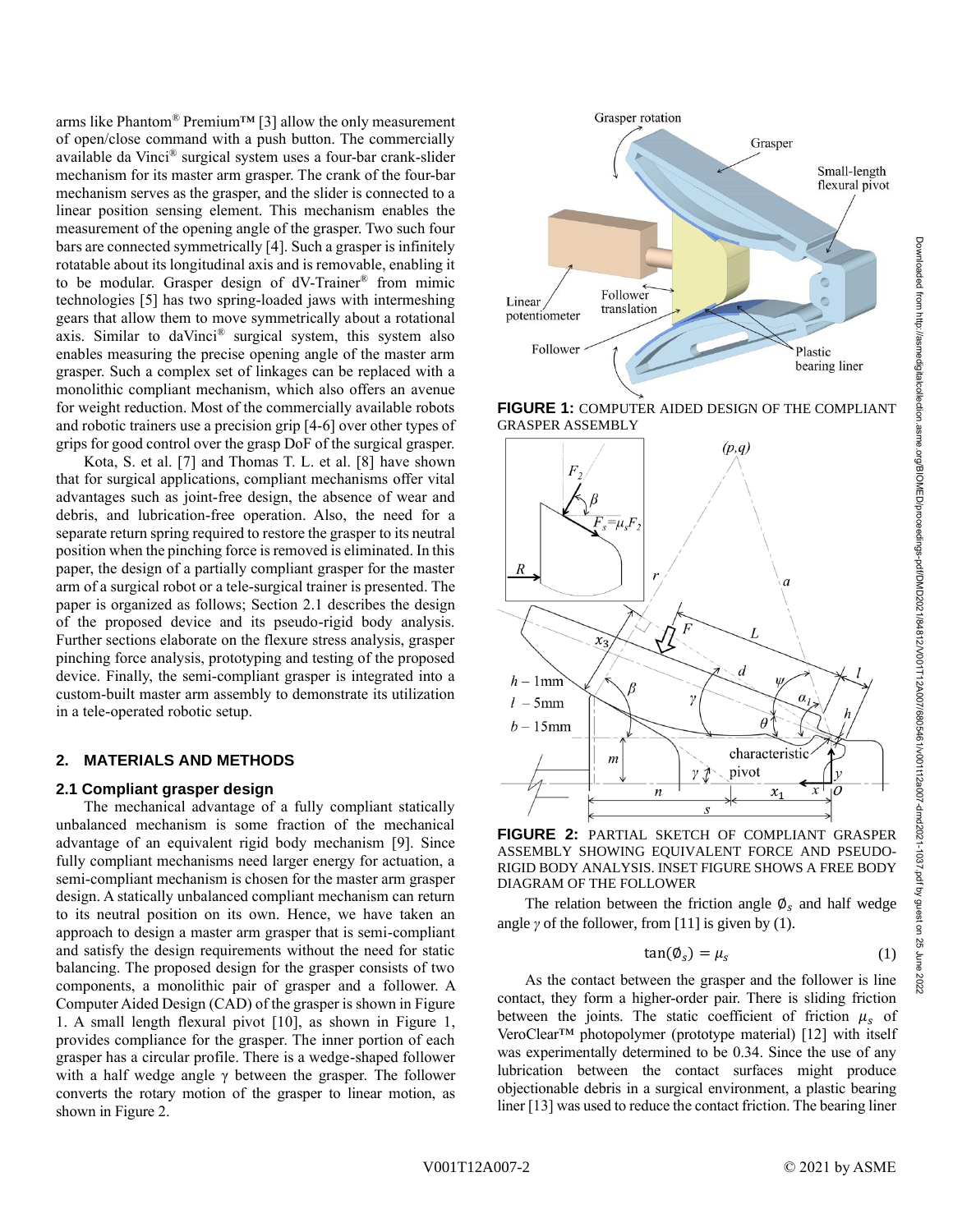has a low friction coefficient and has good wear resistance. The coefficient of friction of the plastic bearing was experimentally determined to be 0.2 with itself. The half wedge angle *γ* is taken as 30 degree, which is well above the friction angle  $\phi_s$  (11.3 degree for  $\mu_s$  of 0.2) to prevent self-locking of the grasper. The bearing material is used as a lining for both the grasper and the follower as shown in Figure 1 and attached to the grasper and follower surface using the self-adhesive back of the liner. The follower is connected to a linear potentiometer (BI Technologies, Model 404) with an integrated spring. The stiffness of the spring was experimentally found out to be 0.142 N/mm. Thus, the rotary motion of the grasper can be captured by the linear motion of the potentiometer connected to the follower. The spring load of the potentiometer on the follower keeps the follower in contact with the circular profile of the grasper for all positions and prevents any backlash.

## **2.2 Compliant grasper design**

The length of the flexural pivot is significantly smaller than the length of the grasper, and hence, a Pseudo-rigid body model (PRBM) [14] is used for analysis of the small length flexural pivot. Using PRBM, the small flexure can be modeled as two rigid links connected by a revolute joint with a torsional spring at the joint representing the revolute stiffness of the flexure. This joint is often referred to as characteristic pivot [10]. The surgeon's fingers apply a non-uniformly distributed load on the grasper. An equivalent force, *F*, at a distance *L+0.5l* from the characteristic pivot is considered for analysis, as shown in Figure 2. The length, depth and thickness of the small length flexural pivot are *l, b,* and *h,* respectively. The force *F* is a follower force and follows the rotation of the grasper. The radius of the circular profile is *r*, and its center is located at *(p, q)* from the origin, as shown in Figure 2. The angle  $\beta$  is constant throughout the range of motion of the grasper. Referring to Figure 2, the relation between the input angle  $\theta$  and the linear position *s* of the follower can be derived as follows:

The equation of the circular profile is given by

$$
(x - p)^2 + (y - q)^2 = r^2 \tag{2}
$$

where 
$$
p = a \cos(\alpha_1)
$$
 (3)

$$
q = a \sin(\alpha_1) + m \tag{4}
$$

$$
\alpha_1 = \theta + \psi \tag{5}
$$

$$
\psi = 50^{\circ} \tag{6}
$$

The conical faces of the follower are tangent to the circular profile of the grasper for the entire range of motion. The conical face can be considered as a line in two dimensions which makes an angle *γ* with the *x*-axis. Using a point-slope form, the equation of this line is given by

$$
y = (x - x_1) \tan(\gamma) \tag{7}
$$

Substituting (7) in (2), we get a quadratic equation. Since the line is tangent to the circular profile, the discriminant of this equation should be zero. The discriminant yields two roots since two lines (one below and another above the circle) can be tangent

to the radius of the circular profile. Taking the root corresponding to the tangent line below the circle and solving for  $x_1$  we get

$$
x_1 = \frac{(r - m\cos(\gamma) + a\sin(\gamma - (\psi + \theta)))}{\sin(\gamma)}
$$
 (8)

$$
s = x_1 + n \tag{9}
$$

where 
$$
n = 27.7 \, \text{mm}
$$

$$
x_3 = \sin(\gamma)(x_1 - 4.7) + x_2 \tag{10}
$$

#### where  $x_2 = 9.4$  mm

A plot of the linear displacement of the follower Vs. the input angle of the grasper is shown in Figure 3. It can be seen from Figure 3, the relationship between the grasper input angle *θ* and the linear displacement of the follower is linear within the operating range of the grasper, even though the relationship is nonlinear. The range of operation of the grasper is taken as 4.5 degree.



**FIGURE 3:** FOLLOWER LINEAR DISPLACEMENT VS GRASPER INPUT ANGLE

#### **2.3 Flexure stress analysis**

A large deflection stress analysis was performed to estimate the peak bending stresses on the flexure caused by the deflection of the grasper. The flexure was assumed to be predominantly in a state of pure bending, and only stresses caused by bending are considered for analysis. The material properties of the 3D print resin are assumed to be isotropic, and the elastic modulus E of the print resin was taken as 2 GPa [12]. The force required to deflect the grasper [10] by an angle *δθ* without the follower is given by  $(11)$ .

$$
F_f = \frac{K\delta\theta}{\left(L + \frac{l}{2}\right)}\tag{11}
$$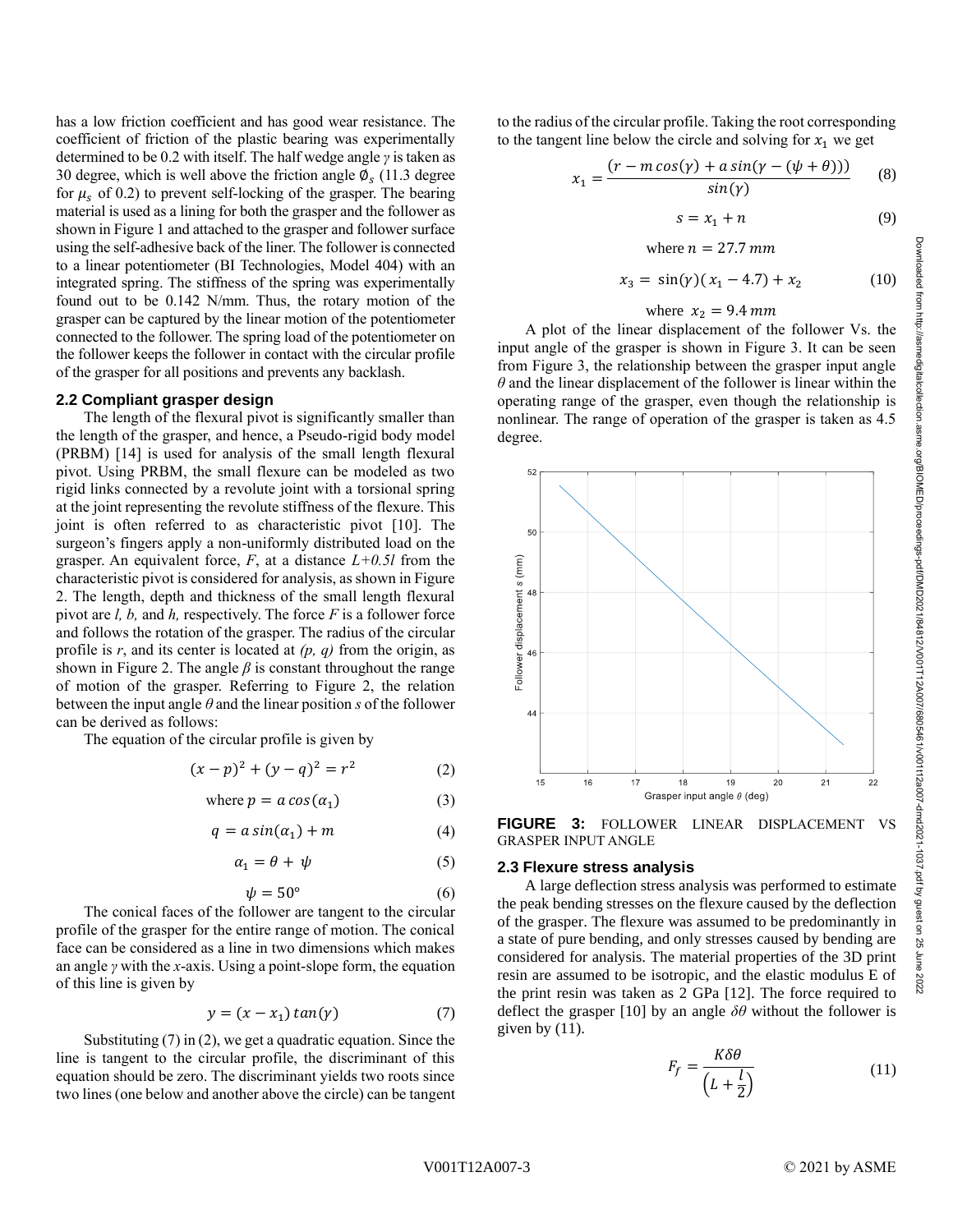where 
$$
K = \frac{EI}{l}
$$
 (12)

The maximum bending stress is given by

$$
\sigma_{max} = \frac{F_f A C}{I} \tag{13}
$$

where 
$$
A = \frac{l}{2} + (L + \frac{l}{2})cos(\theta)
$$
 (14)

$$
C = \frac{h}{2} \tag{15}
$$

$$
I = \frac{bh^3}{12} \tag{16}
$$

The maximum bending stress  $\sigma_{max}$  for a deflection ( $\delta\theta$  = 4.5 degree) of grasper from its initial position was found to be 16 Mpa. This value is far below the flexural strength (75 Mpa) of Vero Clear [12] photo resin. A large deflection Finite Element Analysis (FEA), shown in Figure 4, was also carried out to estimate the bending stress. The FEA simulation result provides a better estimate of the stresses in the flexure as it accounts for the additional longitudinal load on the flexure. The maximum stress was found to occur at the outermost fiber of the flexure.



**FIGURE 4:** FINITE ELEMENT ANALYSIS OF GRASPER

#### **2.4 Grasper pinching force analysis**

A pinching force analysis is carried out to establish the relationship between the applied grasper force *F* and the displacement of the follower connected to the linear potentiometer. Referring to the inset figure in Figure 2, when the system is in a static equilibrium state, the applied force *F* balances the reaction force *R* offered by the spring in the potentiometer and the joint torque provided by the small length flexure. The equation for the reaction force of the spring *R* of the potentiometer was experimentally determined by applying known loads and measuring the deflection of the potentiometer. Considering force balance for the follower about the *x*-axis, we have

$$
2F_2 \cos(\beta) = R + 2\mu_s F_2 \cos(\gamma) \tag{17}
$$

$$
R = 0.142x_d + 0.636\tag{18}
$$

Solving for  $F_2$  from (17), we get

$$
F_2 = \frac{0.636 + 0.142x_d}{2\cos(\beta) - 2\mu_s \cos(\gamma)}
$$
(19)

where  $x_d$  is the deflection of the spring.

A part of the applied force  $F$  is used to counter the flexure's bending stiffness, and this force would be absent if a conventional revolute joint were used. We consider a torsional spring at the characteristic pivot to represent the revolute stiffness offered by the flexure. Force  $F_f$  can be viewed as part of the applied force *F* required to produce a torque at the characteristic pivot that balances the joint torque offered by the flexure given by (11). The total force *F* required to deflect the grasper through an angle *δθ* can be calculated by taking moment balance about the characteristic pivot shown in Figure 2.

The total applied force is given by

$$
F = \frac{F_2 d + F_2 \mu_s x_3 + K \delta \theta}{\left(L + \frac{l}{2}\right)}\tag{20}
$$

where,  $d = a \cos(\psi + \theta - \gamma)$  (21)

#### **2.5 Grasper prototype**

The grasper and follower were made by rapid prototyping on an Objet™ polyjet printer. The material used for printing is a photo-curable VeroClear™ photopolymer [12]. Figure 5 (a) shows a prototype of the proposed compliant grasper. As discussed earlier, the contact surfaces are provided with plastic bearing liner (light blue color) to reduce sliding friction.



**FIGURE 5:** PROTOTYPE OF THE PROPOSED GRASPER ASSEMBLY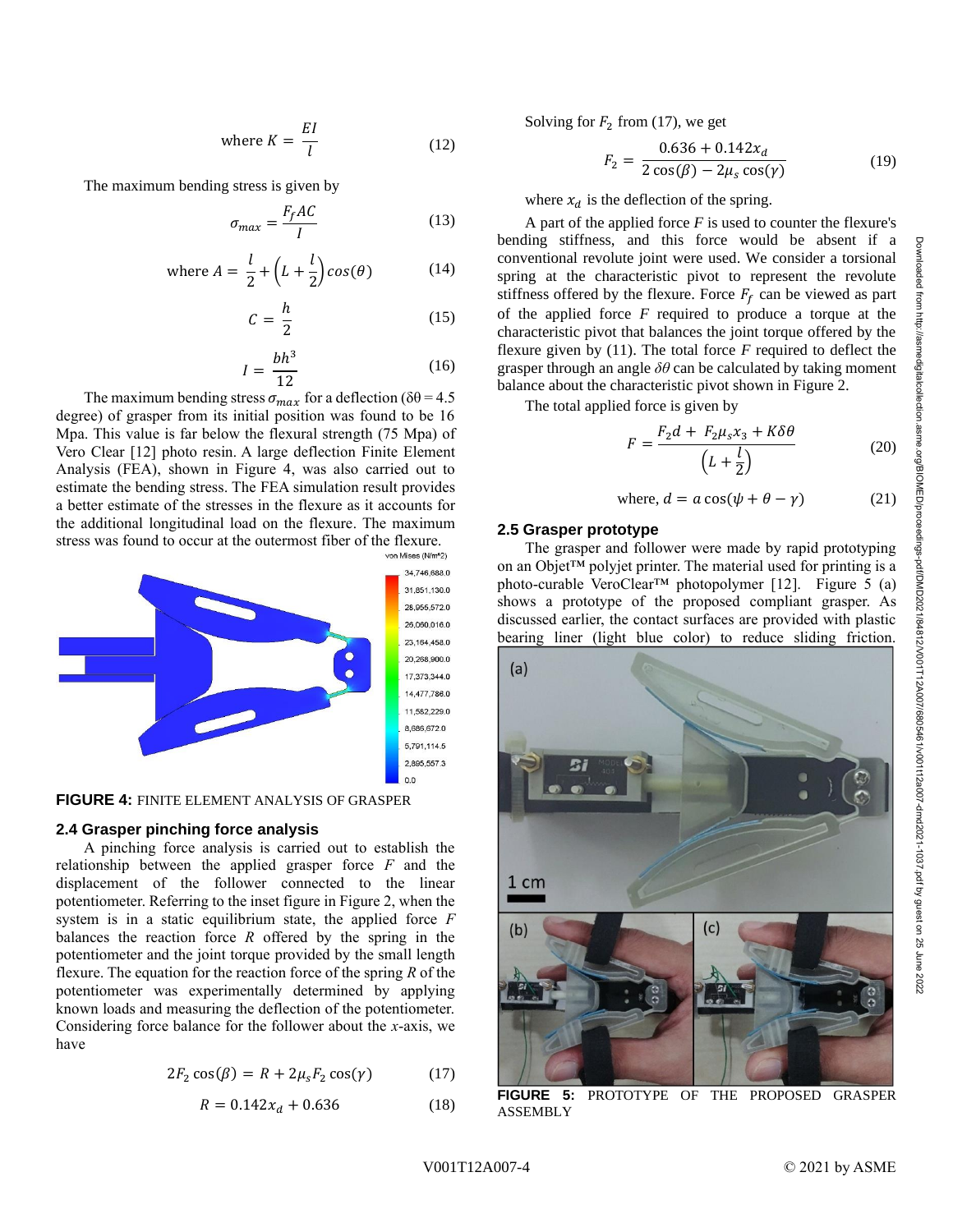The wear of this Iglidur® tape is several orders of magnitude smaller than PTFE [13]. The follower is connected to a linear potentiometer for sensing the position. The potentiometer is calibrated to represent the change in resistance as a function of the linear position of the follower. Since an analogue potentiometer is used to measure the angular orientation of the grasper, the resolution achievable is limited only by the resolution of the analogue to digital converter. Each grasper is provided a Velcro® strap for slip-free holding by the thumb and index finger. The grasper assembly is designed with minimal mass by removing material from the least stressed portions of both grasper and follower. Figure 5 (b), (c) show the grasper in an open (neutral) and a fully closed position, respectively. The flexure recoils back to its neutral position when released because of stored strain energy and thus negates the need for a separate spring for restoring the grasper to its initial position. The springloaded follower maintains contact with the circular portion of the grasper and also aides the grasper to return to their neutral position quickly.

#### **2.6 Grasper testing**

A bench-test is carried out with the prototype with a separate test setup to assess the angular position of the grasper Vs. the applied grasper pinching force, as shown in Figure 6 (a). Figure 6 (b) shows a magnified view of the grasper assembly. An identical model of the proposed compliant grasper assembly is built with a provision to add tethers. The tethers enable the application of pinching force on the grasper. The whole grasper assembly was firmly bolted to a base, and a transparent acrylic sheet was provided over the grasper assembly to support two stationary diverter pulleys. These pulleys have low friction rollers that route the tethers fastened to the grasper to a force gauge mounted on a linear guide. The pulleys are located such that the force exerted on the grasper by the tethers is always normal to the grasper surface within the range of motion (4.5 deg). This is important as the force exerted should be a follower force.

The linear guide can be moved with a self-locking screw. When the force gauge is moved away from the setup, it exerts a tensile load on the pair of tethers connected to it. This tensile force, in turn, appears as the compressive force on both the grasper and exerts a pinching force on the grasper. A calibrated camera was placed above the setup to obtain the angular deflection of the grasper. Initial tests were carried out without the follower to determine the force required to actuate the grasper alone  $F_f$ .

A force of 0.6 N was required for an angle of rotation of 4.5 degree. Further tests on the grasper pinching force were carried out by application of force at a distance of 38.5 mm (*L + 0.5l*) from the characteristic pivot. A total of 10 trials were conducted with the prototype, and the mean values with standard deviation are shown in Figure 7. The theoretical estimate of the actuation force of the grasper predicted by (20) is superimposed over the experimental readings. The trend in the grasper input angle Vs. the grasper pinching force has a reasonable agreement with the theoretical estimate.



**FIGURE 6:** (a) EXPERIMENTAL TEST SETUP FOR GRASPER TESTING (b) MAGNIFIED VIEW OF GRASPER ASSEMBLY



**FIGURE 7:** GRASPER ANGULAR POSITION VS GRASPER PINCHING FORCE

#### **2.7 Grasper integration**

The prototype grasper is integrated into a custom-built 6 DoF master arm, as shown in Figure 8. The grasper assembly is connected to the gimbal of the master arm, as shown. The Velcro straps of the grasper loop around the fingers and provide slipfree holding of the grasper. The grasper has adequate out of plane stiffness enabling the entire master arm to be moved within its workspace in all possible positions and orientations and functions well for its intended use [15].

#### **3. DISCUSSION**

The grasper could be statically balanced. But based on our discussion with robotic surgeons, and the design methodology followed by state-of-the-art devices, it is beneficial to have a lightly loaded return spring for the master arm grasper. Hence, there is no need for static balancing of the mechanism.